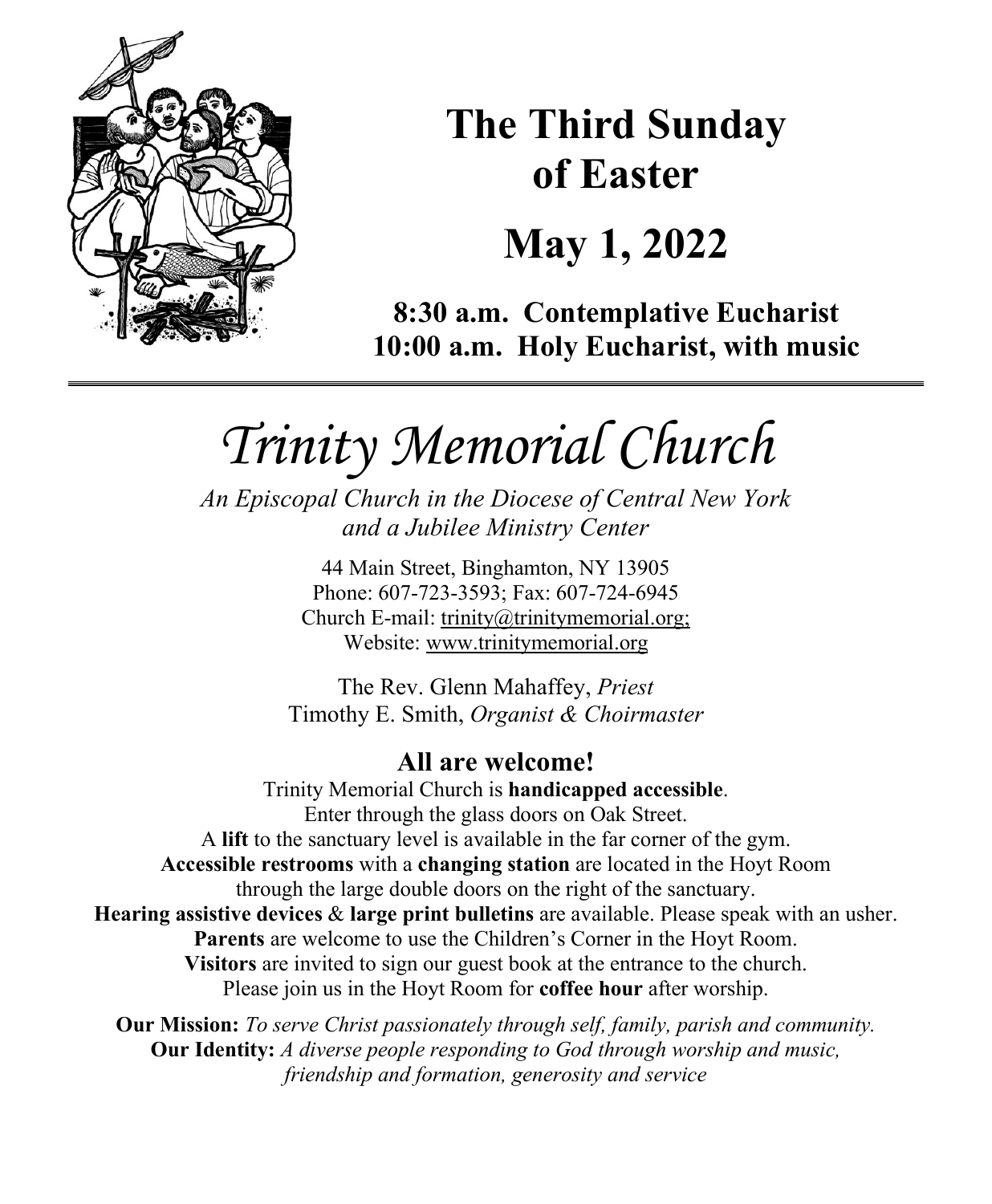# **The Gathering**

**Prelude Pastorale** *(Symphony I)* Alexandre Guilmant

#### **Welcome and Announcements**

## **Hymn 180 He Is Risen!** *Unser Herrscher*

# **Opening Acclamation and Collect for Purity**

*Priest* Alleluia. Christ is risen. *People The Lord is risen indeed. Alleluia.*

*Priest* Let us pray.

Almighty God, to you all hearts are open, all desires known, and from you no secrets are hid: Cleanse the thoughts of our hearts by the inspiration of your Holy Spirit, that we may perfectly love you, and worthily magnify your holy Name; through Christ our Lord. *Amen.*

*Christ our Passover is said at 8:30 service only*

# **Christ our Passover**

Alleluia. Christ our Passover has been sacrificed for us; \* therefore let us keep the feast, Not with the old leaven, the leaven of malice and evil, \* but with the unleavened bread of sincerity and truth. Alleluia.

Christ being raised from the dead will never die again; \* death no longer has dominion over him. The death that he died, he died to sin, once for all; \* but the life he lives, he lives to God. So also consider yourselves dead to sin, \* and alive to God in Jesus Christ our Lord. Alleluia.

Christ has been raised from the dead, \* the first fruits of those who have fallen asleep. For since by a man came death, \* by a man has come also the resurrection of the dead. For as in Adam all die, \* so also in Christ shall all be made alive. Alleluia.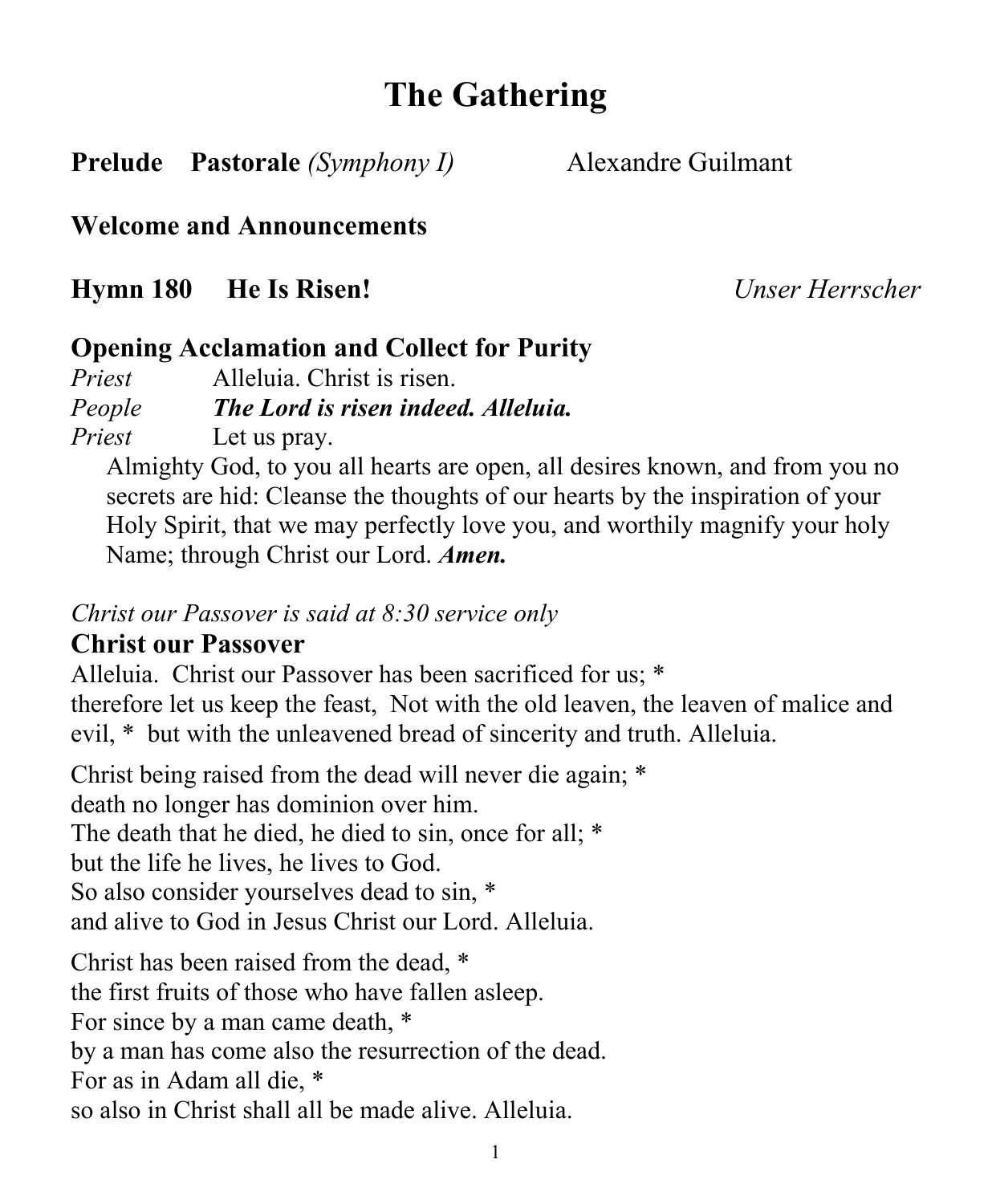#### **Hymn of Praise 417 This Is the Feast** *Festival Canticle*

*Please sing the antiphons and stanzas 1,3,5*

#### **The Collect of the Day**

| Priest | The Lord be with you.<br>And also with you. |  |  |
|--------|---------------------------------------------|--|--|
| People |                                             |  |  |
| Priest | Let us pray                                 |  |  |

O God, whose blessed Son made himself known to his disciples in the breaking of bread: Open the eyes of our faith, that we may behold him in all his redeeming work; who lives and reigns with you, in the unity of the Holy Spirit, one God, now and forever. *Amen.*

# **The Lessons**

# **The First Lesson: Acts 9:1-20**

Saul, still breathing threats and murder against the disciples of the Lord, went to the high priest and asked him for letters to the synagogues at Damascus, so that if he found any who belonged to the Way, men or women, he might bring them bound to Jerusalem. Now as he was going along and approaching Damascus, suddenly a light from heaven flashed around him. He fell to the ground and heard a voice saying to him, "Saul, Saul, why do you persecute me?" He asked, "Who are you, Lord?" The reply came, "I am Jesus, whom you are persecuting. But get up and enter the city, and you will be told what you are to do." The men who were traveling with him stood speechless because they heard the voice but saw no one. Saul got up from the ground, and though his eyes were open, he could see nothing; so they led him by the hand and brought him into Damascus. For three days he was without sight, and neither ate nor drank.

Now there was a disciple in Damascus named Ananias. The Lord said to him in a vision, "Ananias." He answered, "Here I am, Lord." The Lord said to him, "Get up and go to the street called Straight, and at the house of Judas look for a man of Tarsus named Saul. At this moment he is praying, and he has seen in a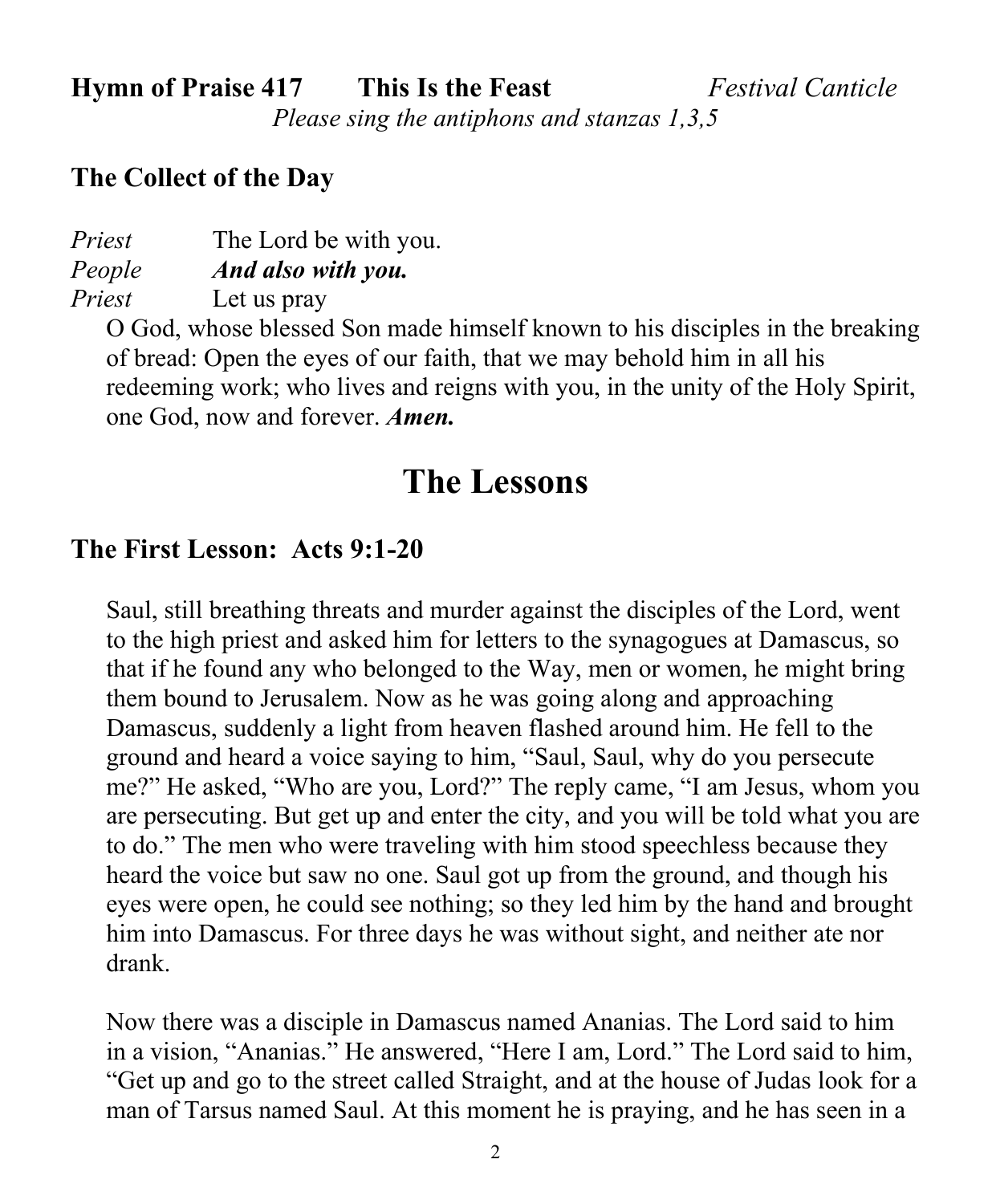vision a man named Ananias come in and lay his hands on him so that he might regain his sight." But Ananias answered, "Lord, I have heard from many about this man, how much evil he has done to your saints in Jerusalem; and here he has authority from the chief priests to bind all who invoke your name." But the Lord said to him, "Go, for he is an instrument whom I have chosen to bring my name before Gentiles and kings and before the people of Israel; I myself will show him how much he must suffer for the sake of my name." So Ananias went and entered the house. He laid his hands on Saul and said, "Brother Saul, the Lord Jesus, who appeared to you on your way here, has sent me so that you may regain your sight and be filled with the Holy Spirit." And immediately something like scales fell from his eyes, and his sight was restored. Then he got up and was baptized, and after taking some food, he regained his strength.

For several days he was with the disciples in Damascus, and immediately he began to proclaim Jesus in the synagogues, saying, "He is the Son of God."

*Lector* The Word of the Lord. *People Thanks be to God*

*8:30am The People read the Psalm* 

**Psalm 30** *10 am. The People sing the Refrain Joseph Barnby*



1 I will exalt you, O LORD,

because you have lifted me up

and have not let my enemies triumph over me .

2 O LORD my God, I cried out to you, and you restored me to health .

3 You brought me up, O LORD, from the dead; you restored my life as I was going down to the grave .

- 4 Sing to the LORD, you servants of his; give thanks for the remembrance of his holiness. REFRAIN
- 5 For his wrath endures but the twinkling of an eye, his favor for a lifetime .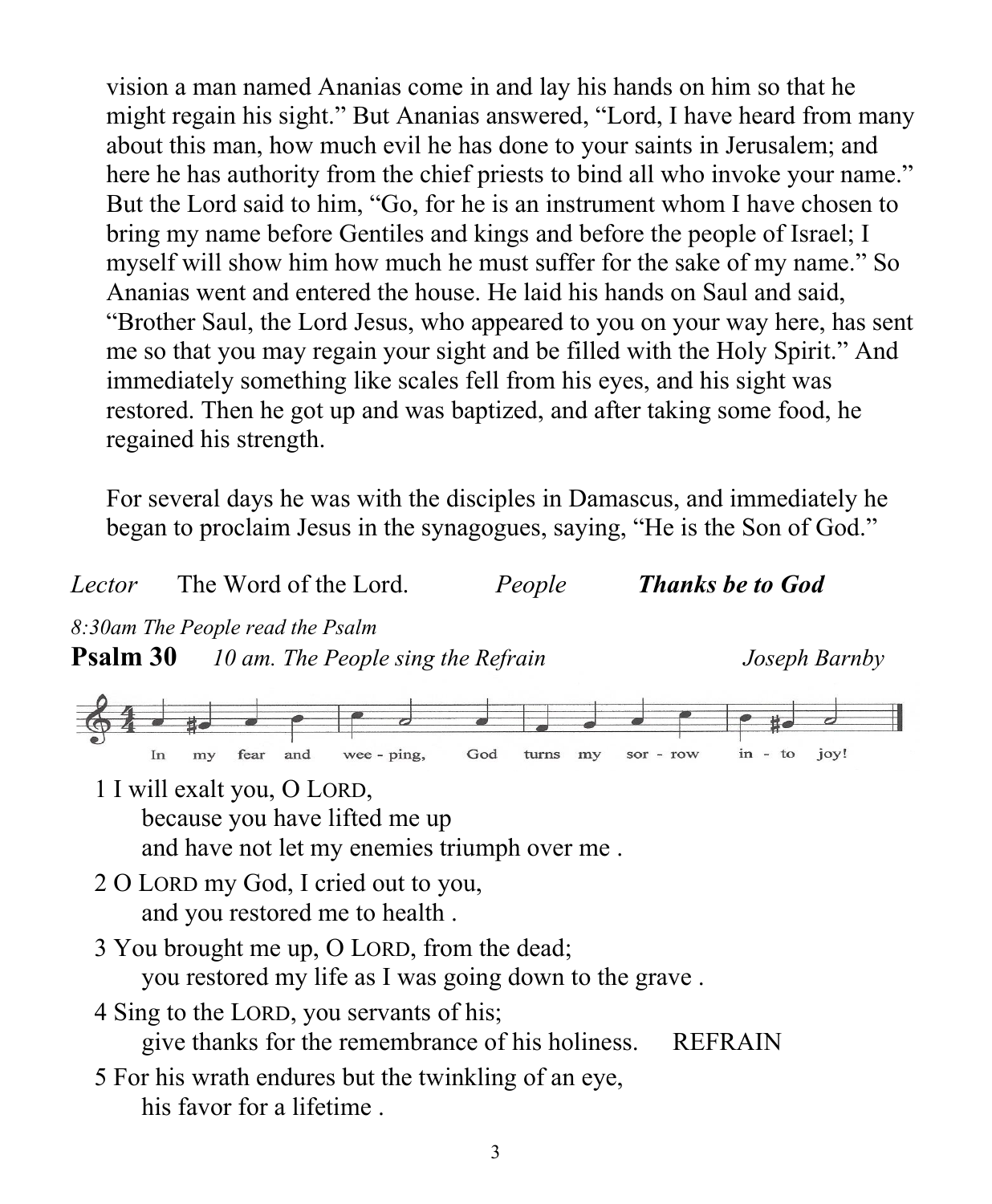6 Weeping may spend the night, but joy comes in the morning .

- 7 While I felt secure, I said, "I shall never be disturbed. You, LORD, with your favor, made me as strong as the mountains."
- 8 Then you hid your face, and I was filled with fear. REFRAIN
- 9 I cried to you, O LORD; I pleaded with the Lord, saying,
- 10 "What profit is there in my blood, if I go down to the Pit? will the dust praise you or declare your faithfulness?
- 11 Hear, O LORD, and have mercy upon me; O LORD, be my helper."
- 12 You have turned my wailing into dancing; you have put off my sack-cloth and clothed me with joy .
- 13 Therefore my heart sings to you without ceasing;

O LORD my God, I will give you thanks for ever . REFRAIN

# **The Second Reading**: **Revelation 5:11-14**

I looked, and I heard the voice of many angels surrounding the throne and the living creatures and the elders; they numbered myriads of myriads and thousands of thousands, singing with full voice,

"Worthy is the Lamb that was slaughtered

to receive power and wealth and wisdom and might

and honor and glory and blessing!"

Then I heard every creature in heaven and on earth and under the earth and in the sea, and all that is in them, singing,

"To the one seated on the throne and to the Lamb

be blessing and honor and glory and might forever and ever!"

And the four living creatures said, "Amen!" And the elders fell down and worshiped.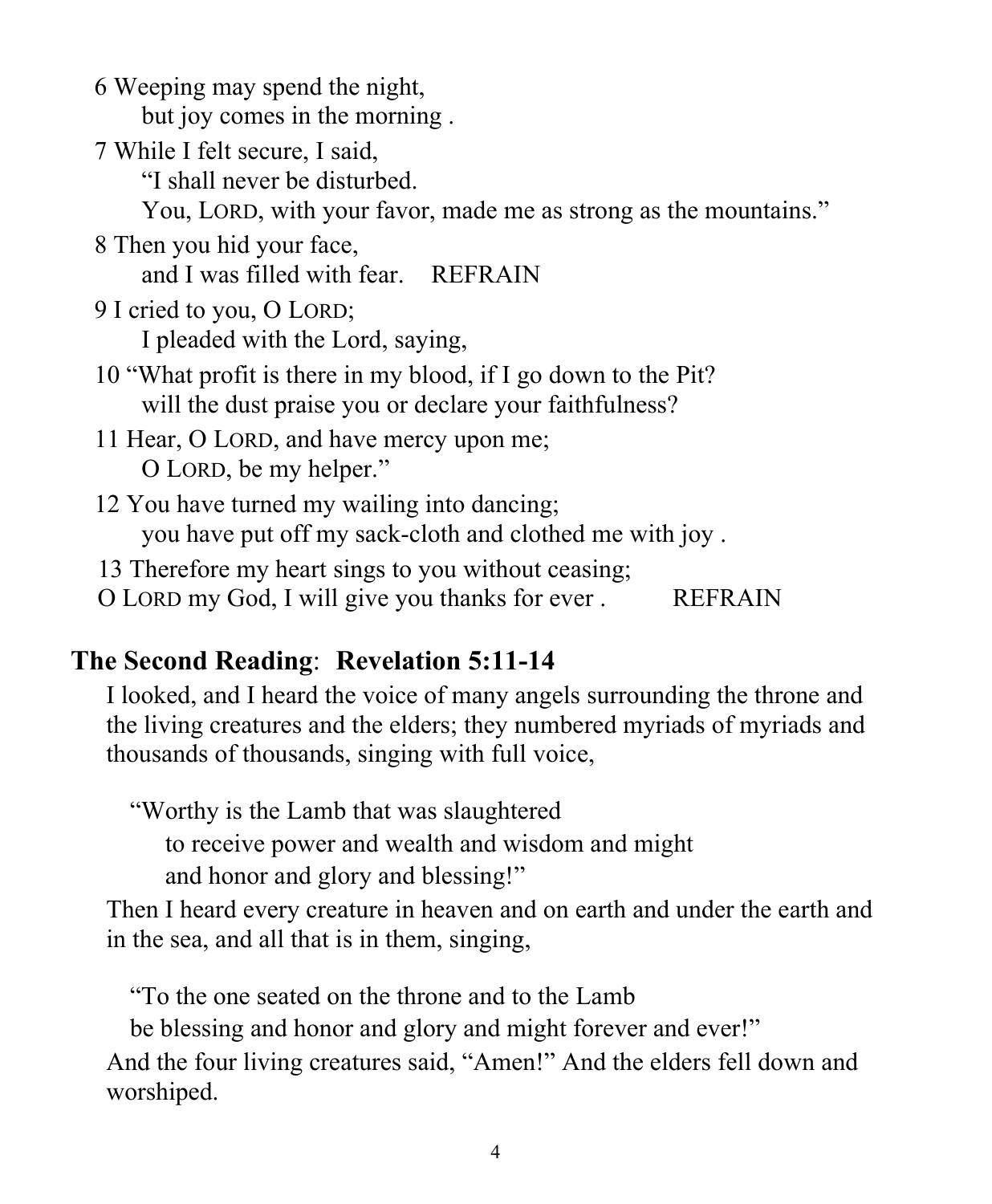#### *Lector* The Word of the Lord. *People Thanks be to God.*

# **Hymn 190 Lift Your Voice Rejoicing, Mary** *Fisk of Gloucester*

*Priest* The Holy Gospel of our Lord Jesus Christ according to John. *People Glory to you, Lord Christ.*

#### **The Holy Gospel: John 19:1-21**

Jesus showed himself again to the disciples by the Sea of Tiberias; and he showed himself in this way. Gathered there together were Simon Peter, Thomas called the Twin, Nathanael of Cana in Galilee, the sons of Zebedee, and two others of his disciples. Simon Peter said to them, "I am going fishing." They said to him, "We will go with you." They went out and got into the boat, but that night they caught nothing.

Just after daybreak, Jesus stood on the beach; but the disciples did not know that it was Jesus. Jesus said to them, "Children, you have no fish, have you?" They answered him, "No." He said to them, "Cast the net to the right side of the boat, and you will find some." So they cast it, and now they were not able to haul it in because there were so many fish. That disciple whom Jesus loved said to Peter, "It is the Lord!" When Simon Peter heard that it was the Lord, he put on some clothes, for he was naked, and jumped into the sea. But the other disciples came in the boat, dragging the net full of fish, for they were not far from the land, only about a hundred yards off.

When they had gone ashore, they saw a charcoal fire there, with fish on it, and bread. Jesus said to them, "Bring some of the fish that you have just caught." So Simon Peter went aboard and hauled the net ashore, full of large fish, a hundred fifty-three of them; and though there were so many, the net was not torn. Jesus said to them, "Come and have breakfast." Now none of the disciples dared to ask him, "Who are you?" because they knew it was the Lord. Jesus came and took the bread and gave it to them, and did the same with the fish. This was now the third time that Jesus appeared to the disciples after he was raised from the dead.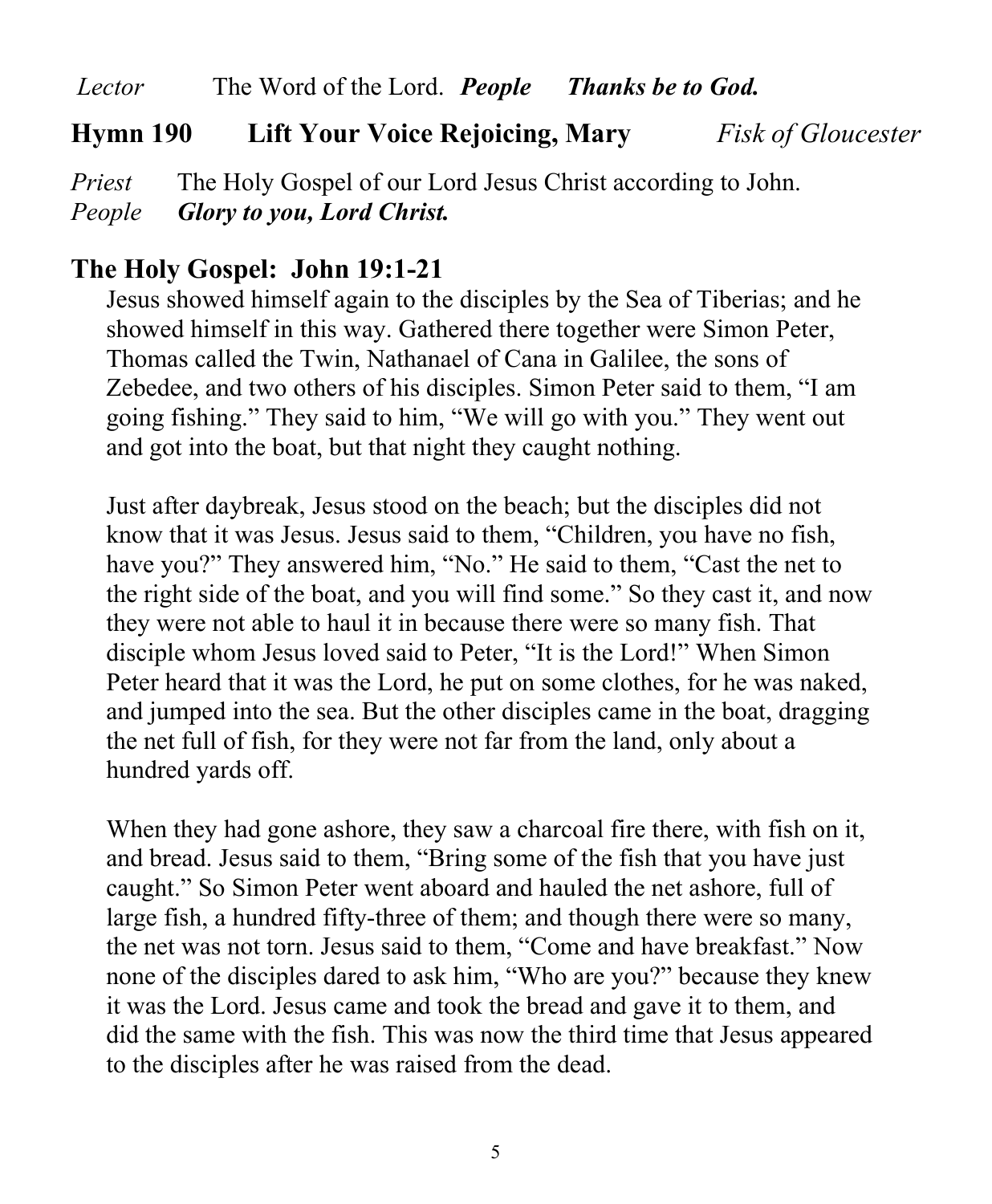When they had finished breakfast, Jesus said to Simon Peter, "Simon son of John, do you love me more than these?" He said to him, "Yes, Lord; you know that I love you." Jesus said to him, "Feed my lambs." A second time he said to him, "Simon son of John, do you love me?" He said to him, "Yes, Lord; you know that I love you." Jesus said to him, "Tend my sheep." He said to him the third time, "Simon son of John, do you love me?" Peter felt hurt because he said to him the third time, "Do you love me?" And he said to him, "Lord, you know everything; you know that I love you." Jesus said to him, "Feed my sheep. Very truly, I tell you, when you were younger, you used to fasten your own belt and to go wherever you wished. But when you grow old, you will stretch out your hands, and someone else will fasten a belt around you and take you where you do not wish to go." (He said this to indicate the kind of death by which he would glorify God.) After this he said to him, "Follow me."

*Priest* The Gospel of the Lord. *People Praise to you, Lord Christ.*

#### **Sermon The Rev. Glenn Mahaffey**

#### **The Apostle's Creed**

*I believe in God, the Father almighty, creator of heaven and earth.*

*I believe in Jesus Christ, his only Son, our Lord. He was conceived by the power of the Holy Spirit and born of the Virgin Mary. He suffered under Pontius Pilate, was crucified, died, and was buried. He descended to the dead. On the third day he rose again. He ascended into heaven, And is seated at the right hand of the Father. He will come again to judge the living and the dead.*

*I believe in the Holy Spirit, the holy catholic Church, the communion of saints, the forgiveness of sins, the resurrection of the body, and the life everlasting. Amen.*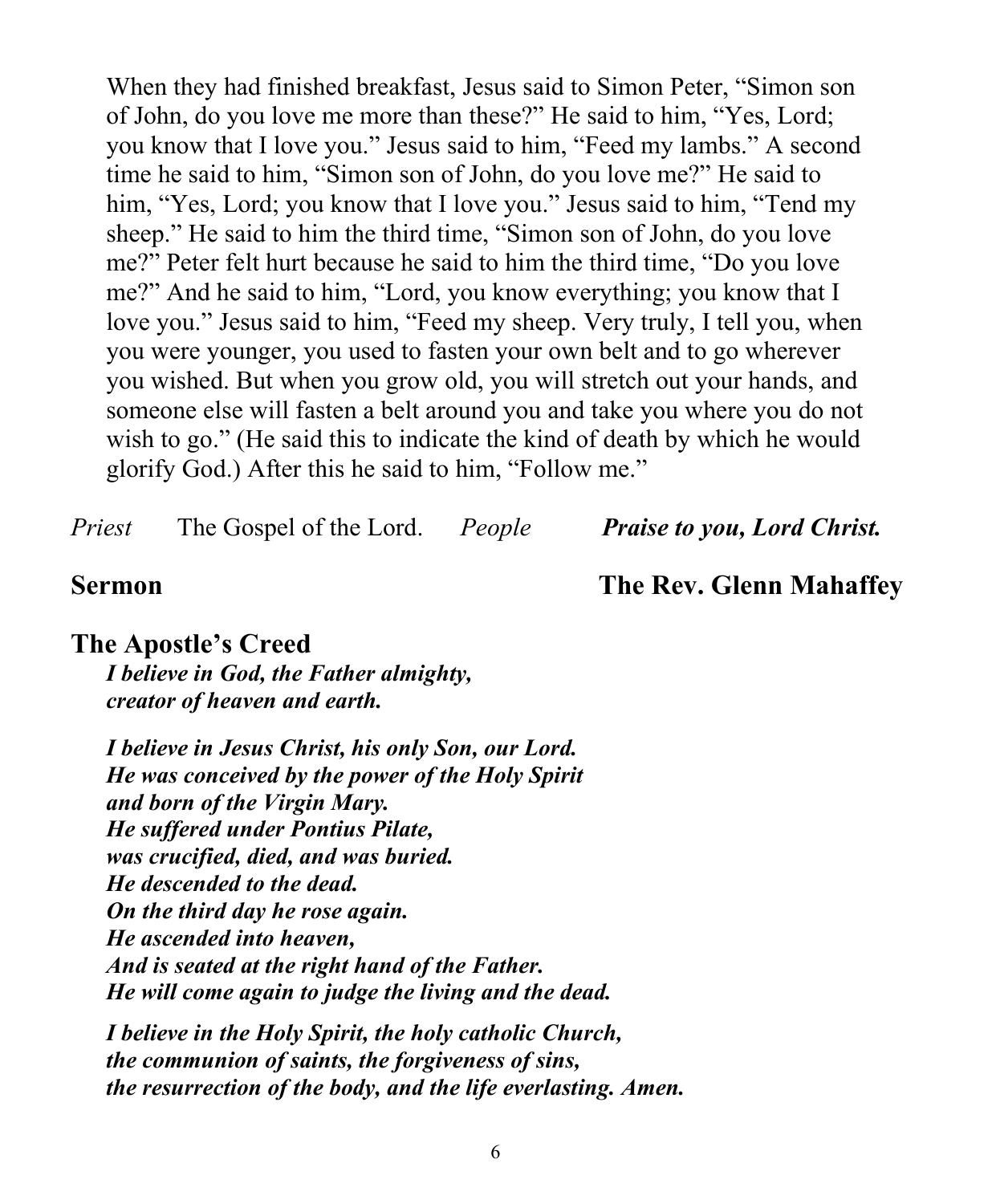#### *(You may be seated.)* **Orison Lead Me, Lord** *S.S. Wesley*

#### **The Prayers of the People**

*The Worship Leader and People pray responsively*

Almighty and most merciful Father, you have called us to be your people through the love and grace of Jesus Christ, fill us with your Holy Spirit and strengthen us on the journey you have set before us in this world. This is my prayer.

# *This is our prayer.*

Almighty God, we pray for your Holy Church throughout the world. We pray that you would lead and inspire Michael, our Presiding Bishop and Dede, our Bishop, Glenn our Priest, and all lay ministers of this congregation. Quicken the heart of your church O Lord to minister to the needs of our world, this is my prayer.

## *This is our prayer.*

Almighty and most merciful God, we pray that you would lead Joe, our President and all who hold authority in our country, in our state and in our community, into the ways of peace, that together we may work to create a world that is known by its integrity and justice, this is my prayer.

#### *This is our prayer.*

We pray for those whose lives are displaced and threatened by armed conflict, especially in the Ukraine, in the Middle East and other areas of the world that are torn by strife, this is my prayer.

# *This is our prayer.*

O Lord, we pray for the poor, those who suffer from mental illness, those who suffer from addictions and compulsions beyond their control, and especially for the sick and those who have asked our prayers, Masha, Edris, Diane, Christine, Pam, Drieux, Katherine Bigelow, Michael Abbott Copeland, Marcy and the Keeler Family, Rudy, Nancy Campbell, Andrew & Mary, Rebecca Seager, Michael Lawler, Ida Fernandes, Michelle, Jeremy & Kristen, Charles Levchak, Virginia Chatterton, Samantha & Mike McMullen, Rayleen Kie, Deanna, Berniece Georges, Melissa, Chad & Kelly and Teresa. . . are there others? (*Please feel free*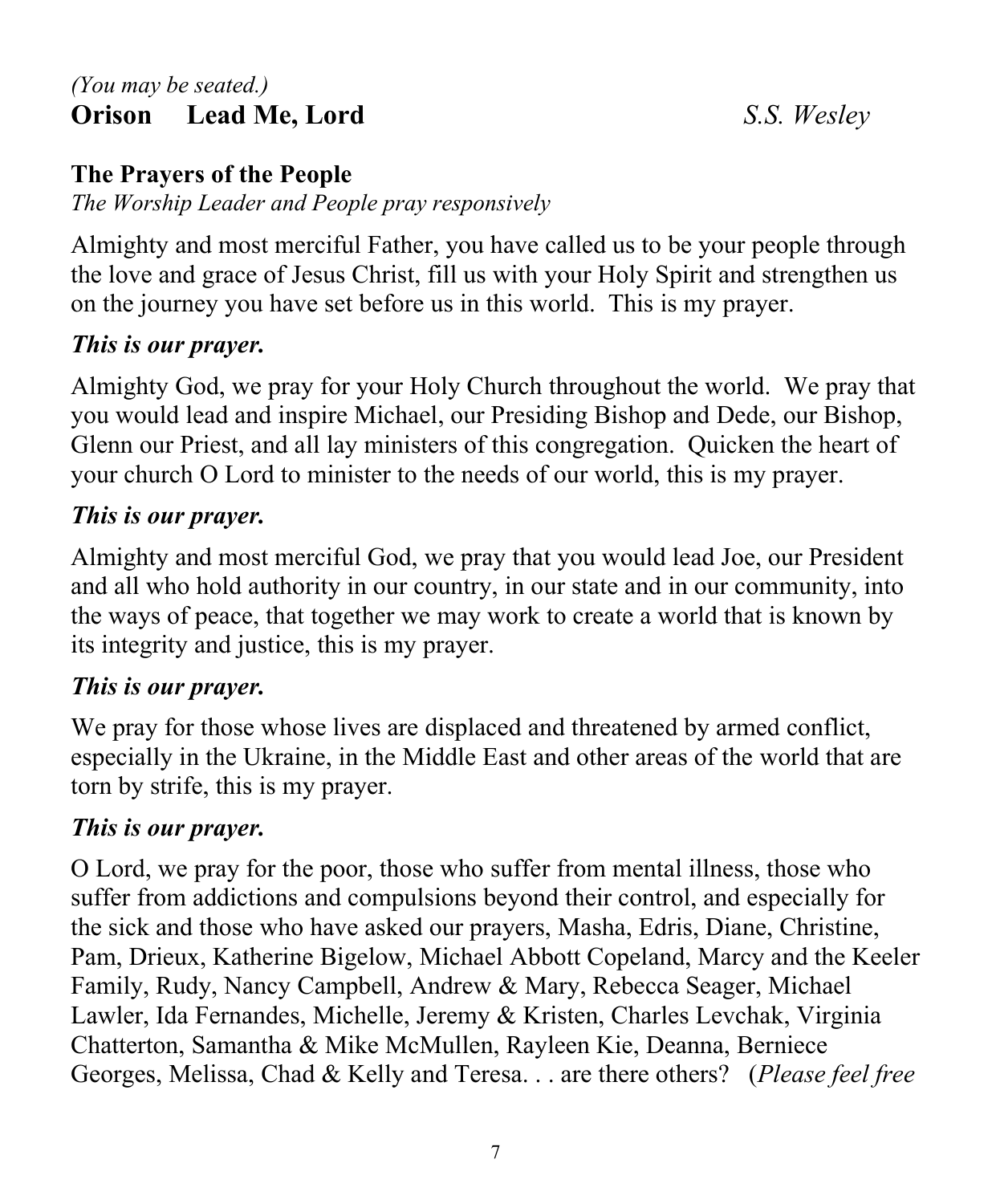*to share your prayers silently or aloud*) show us how we may be your instruments of love and support to our brothers and sisters in need, this is my prayer.

#### *This is our prayer.*

We thank you O Lord, for the lives of those who are celebrating birthdays and anniversaries this week, Kenrick Georges, Chris Palmer, Dawn Roessing and Susan Syquia, are there other thanksgivings? (*Please feel free to share your prayers silently or aloud.)* This is my prayer.

## *This is our prayer.*

Rest eternal grant to those who have gone through the portal of death and become a part of your saints triumphant, we remember especially John Keeler and Karen Jean Shumaker in whose memory the altar flowers have been given today, are there others to be remembered? (*Please feel free to share your prayers silently or aloud.)* Let light perpetual shine upon them O Lord, and may their souls and the souls of all the faithful departed through the mercy of God rest in peace. This is my prayer.

#### *This is our prayer.*

*The priest adds a concluding collect* 

# **The Peace**

*Priest* The peace of the Lord be always with you. *People And also with you.*

# **The Holy Communion**

#### **The Offertory Sentence**

**Anthem Alleluia** *Randall Thompson*

#### **Presentation Hymn 193, st. 6** *Puer Nobis*

*All praise, O risen Lord, we give to thee, who dead, against dost live; To God the Father equal praise, and God the Holy Ghost, we raise.*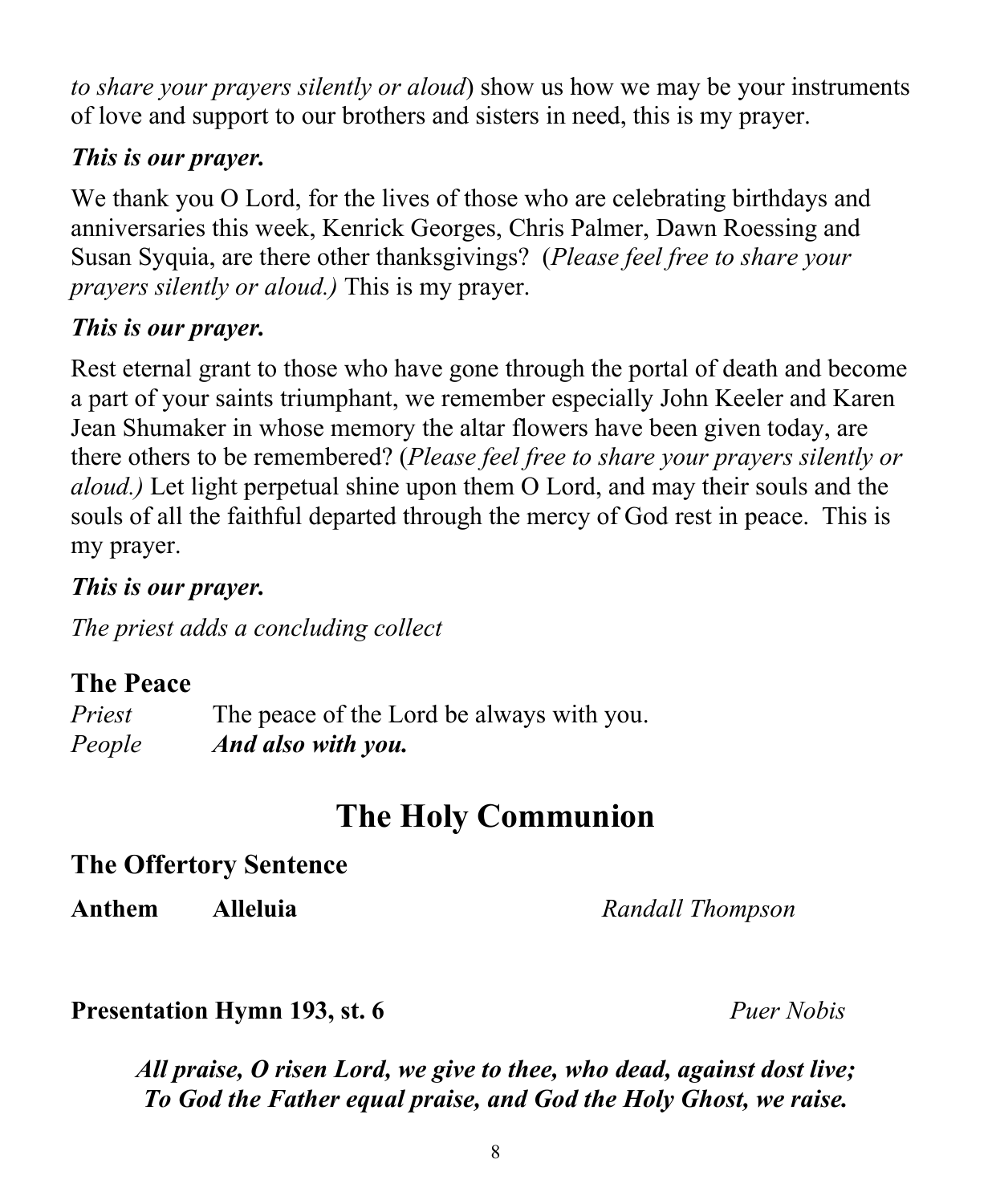# **The Great Thanksgiving** *(Eucharistic Prayer A) (BCP p. 362)*

*Priest* The Lord be with you.

*People And also with you***.**

*Priest* Lift up your hearts.

*People We lift them to the Lord***.**

*Priest* Let us give thanks to the Lord our God.

*People It is right to give our thanks and praise.*

*Priest*

It is right, and a good and joyful thing, always and everywhere to give thanks to you, Father Almighty, Creator of heaven and earth.

But chiefly are we bound to praise you

for the glorious resurrection of your Son Jesus Christ our Lord;

for he is the true Paschal Lamb, who was sacrificed for us,

and has taken away the sin of the world.

By his death he has destroyed death,

and by his rising to life again he has won for us everlasting life.

Therefore we praise you, joining our voices with Angels and Archangels and with all the company of heaven, who forever sing this hymn to proclaim the glory of your Name:

*Sanctus is said at 8:30 and sung at 10am*

*Holy, Holy, Holy Lord, God of power and might. Heaven and earth are full of your Glory, Hosanna in the highest! Blessed is he who comes in the name of the Lord. Hosanna in the highest!*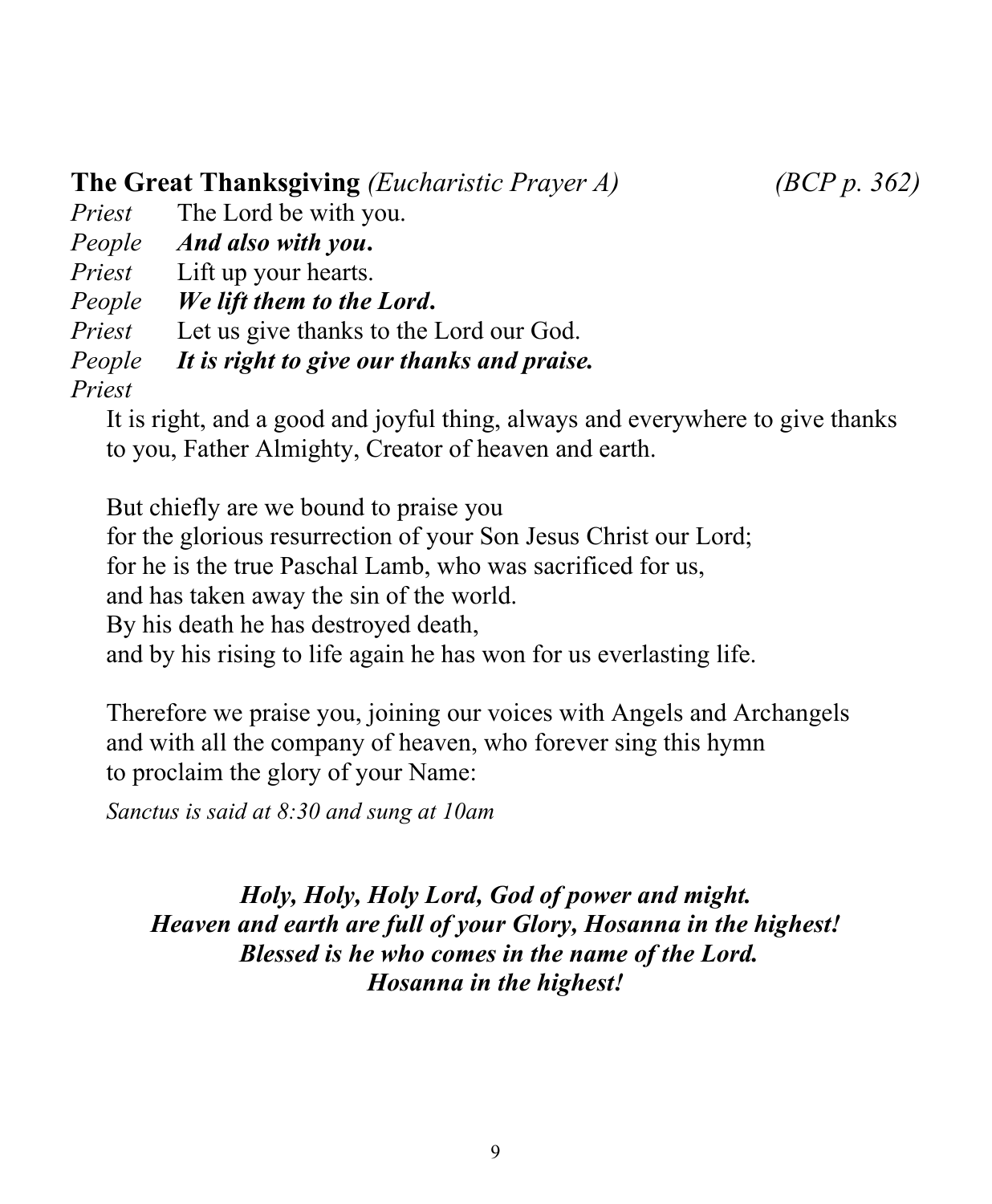#### **Sanctus and Benedictus: S125** Richard Proulx



#### *Priest*

Holy and gracious Father:

In your infinite love you made us for yourself; and, when we had fallen into sin and become subject to evil and death, you, in your mercy, sent Jesus Christ, your only and eternal Son, to share our human nature, to live and die as one of us, to reconcile us to you, the God and Father of all.

He stretched out his arms upon the cross, and offered himself in obedience to your will, a perfect sacrifice for the whole world.

On the night he was handed over to suffering and death, our Lord Jesus Christ took bread; and when he had given thanks to you, he broke it, and gave it to his disciples, and said, "Take, eat: This is my Body, which is given for you. Do this for the remembrance of me."

After supper he took the cup of wine; and when he had given thanks, he gave it to them, and said, "Drink this, all of you: This is my Blood of the new Covenant,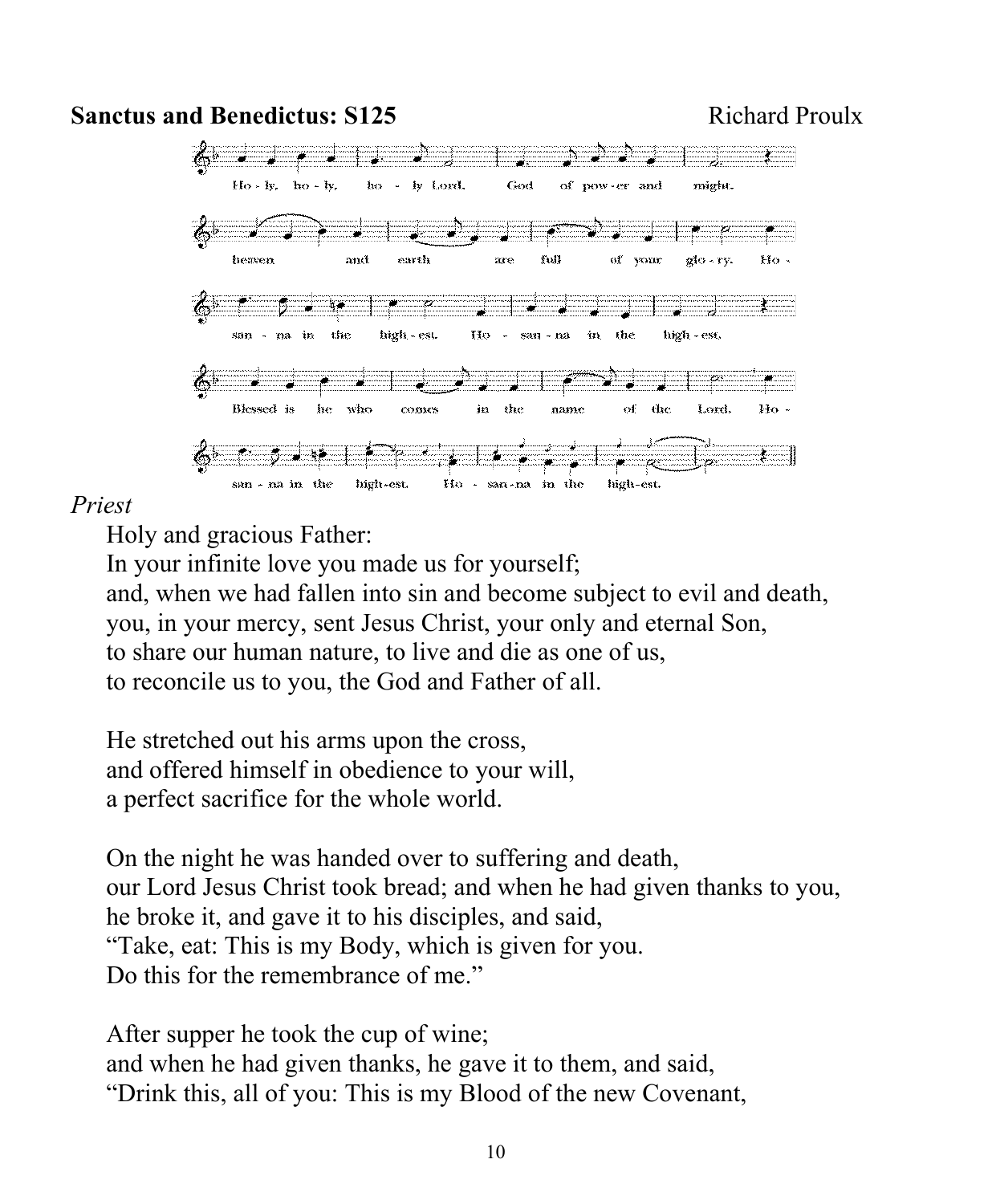which is shed for you and for many for the forgiveness of sins. Whenever you drink it, do this for the remembrance of me." Therefore, we proclaim the mystery of faith: *Christ has died. Christ is risen. Christ will come again***.**

We celebrate the memorial of our redemption, O Father, in this sacrifice of praise and thanksgiving. Recalling his death, resurrection, and ascension, we offer you these gifts. Sanctify them by your Holy Spirit to be for your people the Body and Blood of your Son, the holy food and drink of new and unending life in him. Sanctify us also that we may faithfully receive this holy Sacrament, and serve you in unity, constancy, and peace; and at the last day bring us with all your saints into the joy of your eternal kingdom.

All this we ask through your Son Jesus Christ. By him, and with him, and in him, in the unity of the Holy Spirit all honor and glory is yours, Almighty Father, now and forever. *AMEN***.**

#### **The Lord's Prayer**

And now, as our Savior Christ has taught us, we are bold to say *Our Father, who art in heaven, hallowed be thy Name, thy kingdom come, thy will be done, on earth as it is in heaven. Give us this day our daily bread.* 

*And forgive us our trespasses, as we forgive those who trespass against us. And lead us not into temptation, but deliver us from evil. For thine is the kingdom, and the power, and the glory, for ever and ever. Amen.*

**The Breaking of the Bread** *The fraction is said at 8:30 and sung at 10am*

*Priest Alleluia! Christ our Passover is sacrificed for us. People Therefore let us keep the feast. Alleluia!*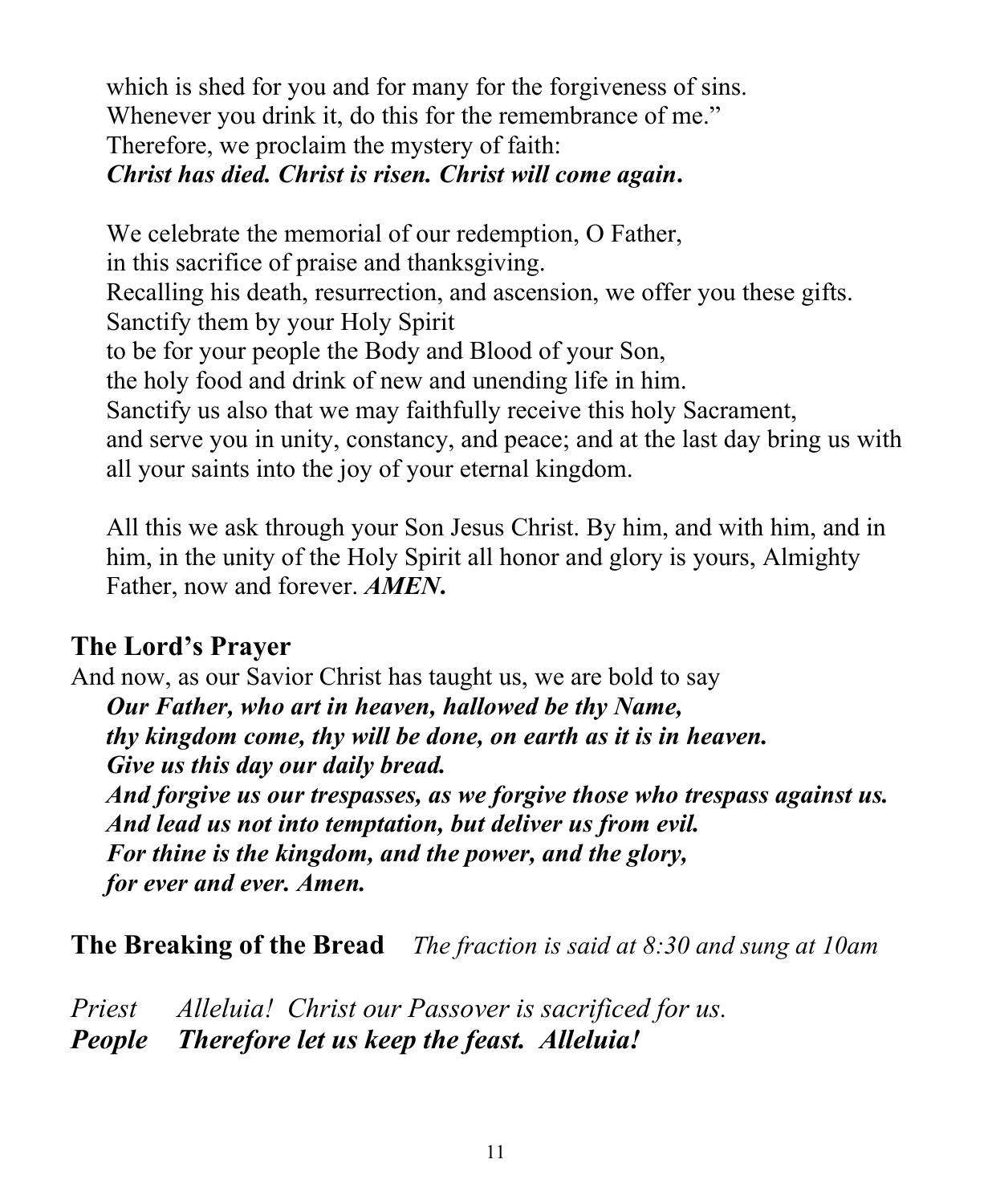

#### **Ministration of Communion**

*Priest* The Gifts of God for the People of God.

*All are welcome to receive Communion. During this high rate of transmission of Covid, we will be receiving Communion from one station on the floor. If you wish to only receive the bread and not the wine, it is our belief that you have received a full communion. Please take Communion in the manner in which you feel most comfortable.* 

#### **Hymn 305 Come, Risen Lord** *Rosedale*

#### **Prayer of Thanksgiving**

*Priest* Let us pray. *All Almighty and ever living God, we thank you for feeding us with the spiritual food of the most precious Body and Blood of your Son our Savior Jesus Christ; and for assuring us in these holy mysteries that we are living members of the Body of your Son,*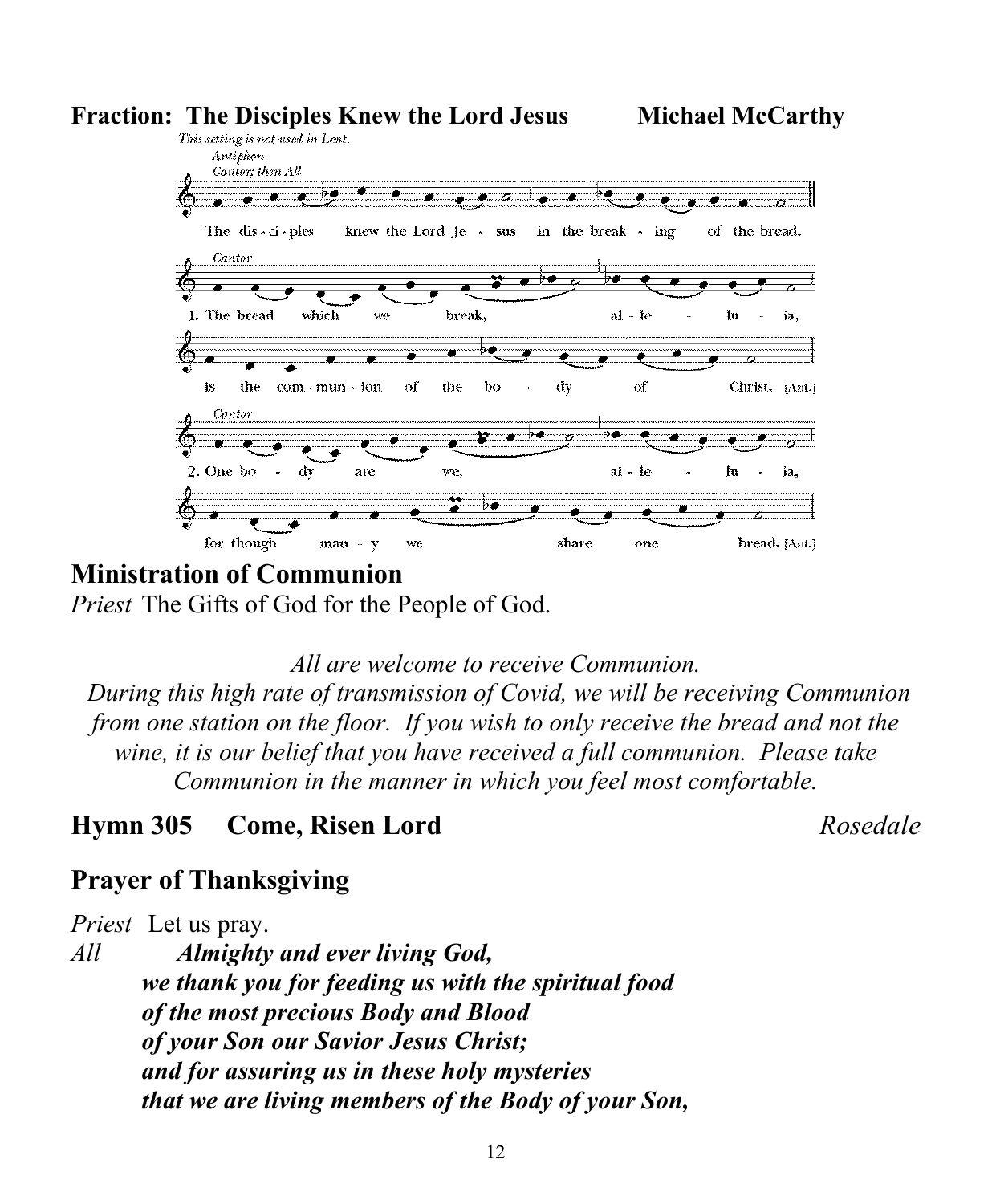*and heirs of your eternal kingdom. And now, Father, send us out to do the work you have given us to do, to love and serve you as faithful witnesses of Christ our Lord. To him, to you, and to the Holy Spirit, be honor and glory, now and forever. Amen.*

#### **The Blessing**

**Hymn 210 The Day of Resurrection** *Ellacombe*

#### **The Dismissal**

Priest Alleluia! Alleluia! Let us go forth in the name of the risen Christ! People *Thanks be to God. Alleluia! Alleluia!*

#### **Postlude**

*You are invited to be seated for the postlude.*

#### **PRAYER LIST**

Please keep the following in your daily prayers.

**Pray for our church:** For Justin, archbishop of Canterbury; for Michael, presiding bishop; DeDe, our bishop; Glenn, our priest. Pray for our Vestry.

**For Parishes in our Diocese:** for the people of Christ Episcopal Church in Manlius and their priest, the Rev. Timothy Hannon, and the people of St. John's Episcopal Chapel in Marathon and their priest, the Rev. Thomas Margrave.

**For our Companion Diocese of El Salvador:** we pray for the people of Misión Cristo Rey, Bajo Lempa, Usulután, and their priest, the Rev. Antonio López.

**In The Episcopal Church**: we pray for the people of the Diocese of Taiwan and their bishop, the Rt. Rev. Lennon Yuan-Rung Chang.

**In the Anglican Communion**: we pray for the people of The Episcopal Church in the Philippines and their prime bishop, the Most Rev. Joel Atiwag Pachao.Pray for the world, especially those in the tornado ravaged United States, the innocents who are caught in the midst of conflict, especially in the Ukraine.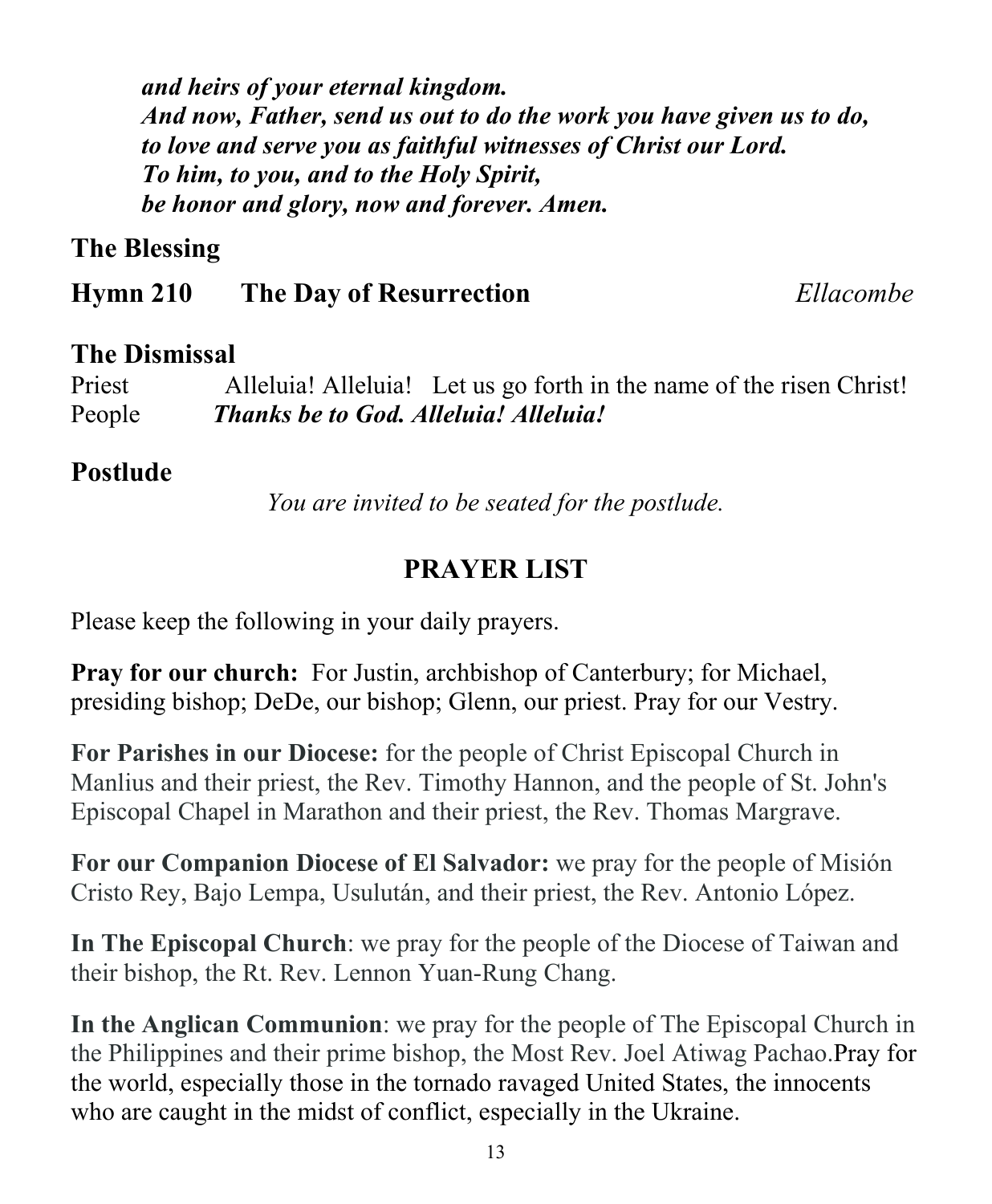**Pray for those with special needs:** Diane; Christine; Pam; Drieux; Katherine Bigelow; Michael Abbott Copeland; Marcy and the Keeler family; Rudy; Nancy Campbell; Andrew & Mary; Rebecca Seager; Michael Lawler; Ida Fernandes; Michelle; Jeremy & Kristin; Bernice Georges; Chucky; Tom; Rose; Jeff & Nicole; Connie Alexander; Lorraine; Charles Levchak, Virginia Chatterton, Berniece Georges, Samantha & Mike McMullen, Rayleen Kie and Deanna.

**Pray for those with continuing needs:** Shawn Kaiser; Jessica, Nancy Pille; Sally; Marsha Brown; Danielle Robbins; Jon Walz Koeppel; Heavenly, Roselle Illsley; Nathaniel Green; Masha Britten; Linda Bobletz,Robert, Gary and Bill

**Pray for those celebrating birthdays this week:** Kenrick Georges, Chris Palmer, Dawn Roessing and Susan Syquia.

Pray for all who govern: Joe, our president; Kathy, our governor; Jason, our county executive, and Jared, our mayor.

**Pray for members, loved ones, and their families in the military:** Kurt Albaugh, Laura & Nick Carter, Darlene Croston, Colin Davis, Wendy Finley, David Komar, Joshua Loch, Marshall Cohen, Ben Sherwood Evans and Seth Thomas.

**Pray for those who have died:** John Keeler.

# **ANNOUNCEMENTS**

**LIVE STREAM:** *Sunday May 1, 2022 at 10 a.m.* 

*YouTube: [bit.ly/trinitybinghamton](https://www.youtube.com/c/TrinityMemorialEpiscopalChurch)*

#### **Trinity Forums are back!** *In-person Forums are held at 11:30 in the Common Room and on TrinityZoom.org*

May 1 – Brenda Brown, who is involved with the Youth at Risk program, will discuss mental health issues related to African American youth.